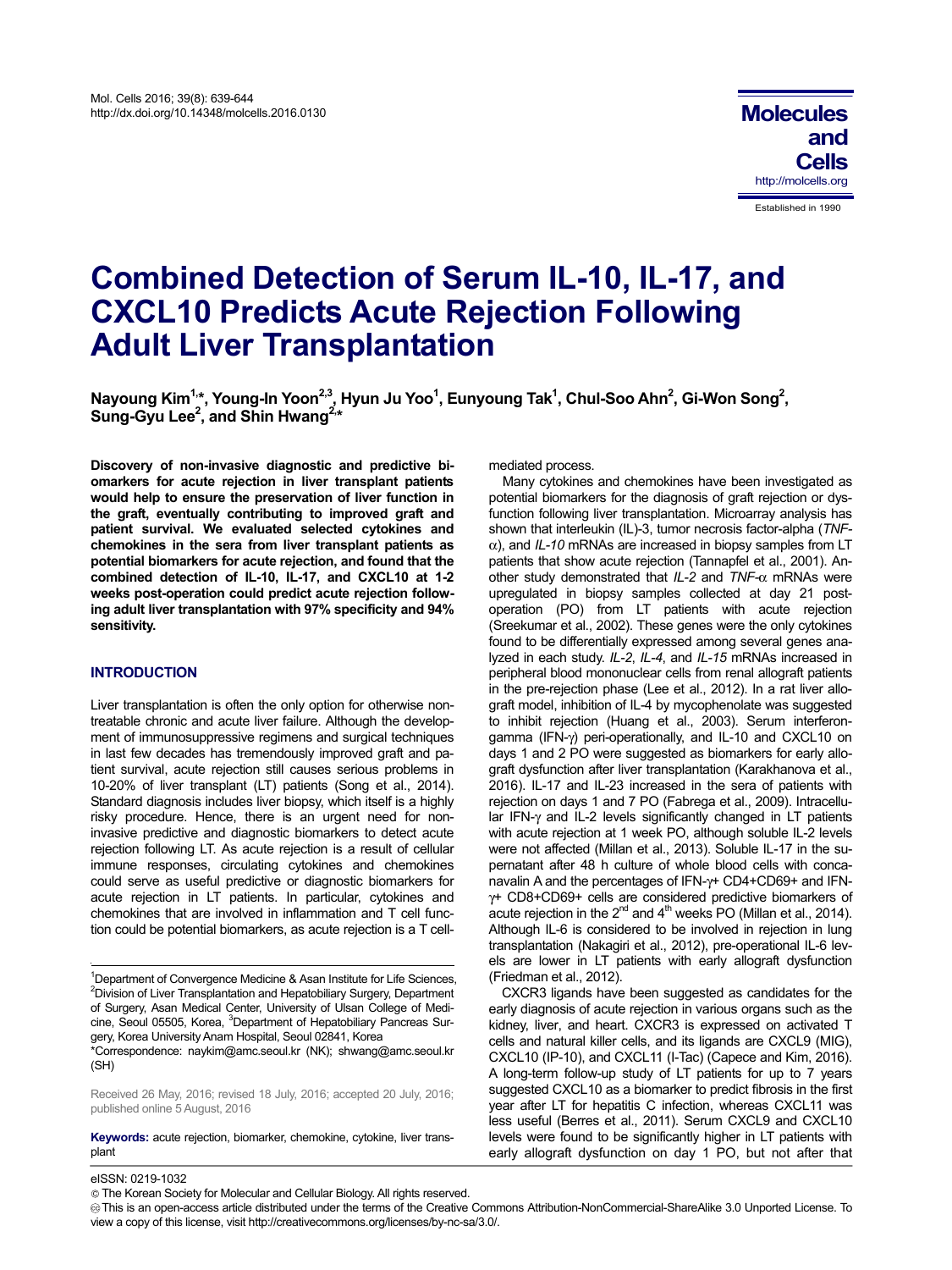| Table 1. Demographic and clinical characteristics of liver transplant patients |
|--------------------------------------------------------------------------------|
|--------------------------------------------------------------------------------|

|                     | Control             | Rejection                          |  |
|---------------------|---------------------|------------------------------------|--|
| Gender              | M 27, F 8           | M 13, F 4                          |  |
| Age (years)         | $51 \pm 1.191$      | $48 \pm 2.008$                     |  |
| Type of operation   | LD 31, CD 3, dual 1 | LD 15, CD 1, dual 2                |  |
| ABO compatibility   | C <sub>27,18</sub>  | $C$ 14, 13                         |  |
| Original diseases   | LC (HBV) 26         | $LC$ (HBV) $6$                     |  |
|                     | LC (HBV, alcohol) 1 | LC (HCV) 2                         |  |
|                     | LC (NBNC) 1         | PSC <sub>1</sub>                   |  |
|                     | ALC LC 4            | HCC <sub>1</sub>                   |  |
|                     | SBC <sub>1</sub>    | ALC LC 3                           |  |
|                     | Retransplant 2      | Toxic hepatitis-FHF 1              |  |
|                     |                     | Fulminant hepatitis (r/o HAV AH) 1 |  |
|                     |                     | Retransplant 2                     |  |
| Days to rejection   |                     | $18 \pm 7.295$                     |  |
| Cold ischemic time  | $83.5 \pm 11.564$   | $96 \pm 16.262$                    |  |
| Warm ischemic time  | $38 \pm 2.718$      | $38 \pm 3.572$                     |  |
| Total ischemic time | $124 \pm 12.322$    | $136 \pm 18.036$                   |  |
| MELD score          | $12 \pm 1.799$      | $15.5 \pm 1.743$                   |  |

AH, acute hepatitis; ALC, alcoholic; C, compatible; CD, cadaveric donor; dual, dual transplantation; FHF, fulminant hepatic failure; HAV, hepatitis A virus; HBV, hepatitis B virus; HCC, hepatocellular carcinoma; HCV, hepatitis C virus; I, incompatible; LC, liver cirrhosis; LD, living donor; NBNC, non-HBV and non-HCV; PSC, primary sclerosing cholangititis; SBC, secondary biliary cirrhosis

(Friedman et al., 2012). A recent report suggested that reduced CD44 and increased CXCL9 at day 1 PO could be noninvasive biomarkers in the sera from LT patients with rejection (Raschzok et al., 2015).

Despite these previous efforts, there are no reliable candidate biomarkers for clinical application. In addition, expression of cytokines and chemokines is influenced by several factors such as infections and autoimmune diseases. Hence, the combination of diagnostic and predictive biomarkers could improve the sensitivity and specificity of biomarkers. Accordingly, the aim of this study was to investigate serum levels of selected cytokines and chemokines weekly for one month after adult liver transplantation to evaluate the possibility of using a combination of diagnostic and predictive biomarkers.

## **MATERIALS AND METHODS**

#### **Patients**

From February 2012 to July 2012, adult patients undergoing LT surgery at Asan Medical Center, Seoul, Korea were prospectively enrolled in this study. The study was approved by the Institutional Review Board (Approval No. 2011-0898) and written informed consent was obtained from all participants. All patients were provided with standard care and treatment. The demographic and clinical characteristics of the patients are shown in Table 1.

## **Serum collection and selection**

Whole blood from LT recipients at LT wards, not at the intensive care unit or outpatient clinics, was collected in STT BD Vacutainer tubes (BD, USA) weekly for 4 weeks PO, and sera were harvested within 2 h and stored in a deep freezer until use. Six months later, the patients were classified into acute rejection and control (no rejection) groups by reviewing medical records.

biopsy, which was considered as clinical rejection. Patients without rejection of similar ages and gender were selected as the control group. Among the 164 patients enrolled, 17 patients with rejection and 35 controls were selected; however, given that it was not possible to collect samples in a timely manner for all the patients at the designated dates, the sample numbers vary at each time point. None of the patients had other complications or infections at one month PO. **Multiplex chemokine assay**  A multiplex chemokine assay to assess serum concentration of IL-2, IL-4, IL-6, TNF-α, IFN-γ, IL-10, IL-17A, CXCL9, CXCL10,

and CXCL11 was performed using a Cytometric Bead Array system (BD Biosciences, USA) following the manufacturer instructions. The results were analyzed with FACScanto II (BD Biosciences) and FCAP Array multiplex analysis software (BD Biosciences).

A clinical diagnosis of acute rejection was considered when alanine aminotransferase (ALT) and bilirubin levels rose without evidence of infections, thrombosis, and other complications. Biopsy confirmed the results; in some cases, the patients were immediately treated with standard rejection therapeutics without

### **Statistical analysis**

Medians and standard errors of the means were calculated with GraphPad InStat 3 (Version 3.10) software (GraphPad, Inc., USA). Two-tailed Student *t* tests were performed with Excel software (Microsoft, Co., USA). Receiver operating characteristic (ROC) curve analysis was performed to estimate the potential predictive or prognostic value of the parameters investigated using area under the curve (AUC) estimation with SPSS software (SPSS, Inc., USA). Multivariate analysis and logistic regression analysis were also performed using SPSS software. Missing data were not replaced or imputed. A value of *P* < 0.05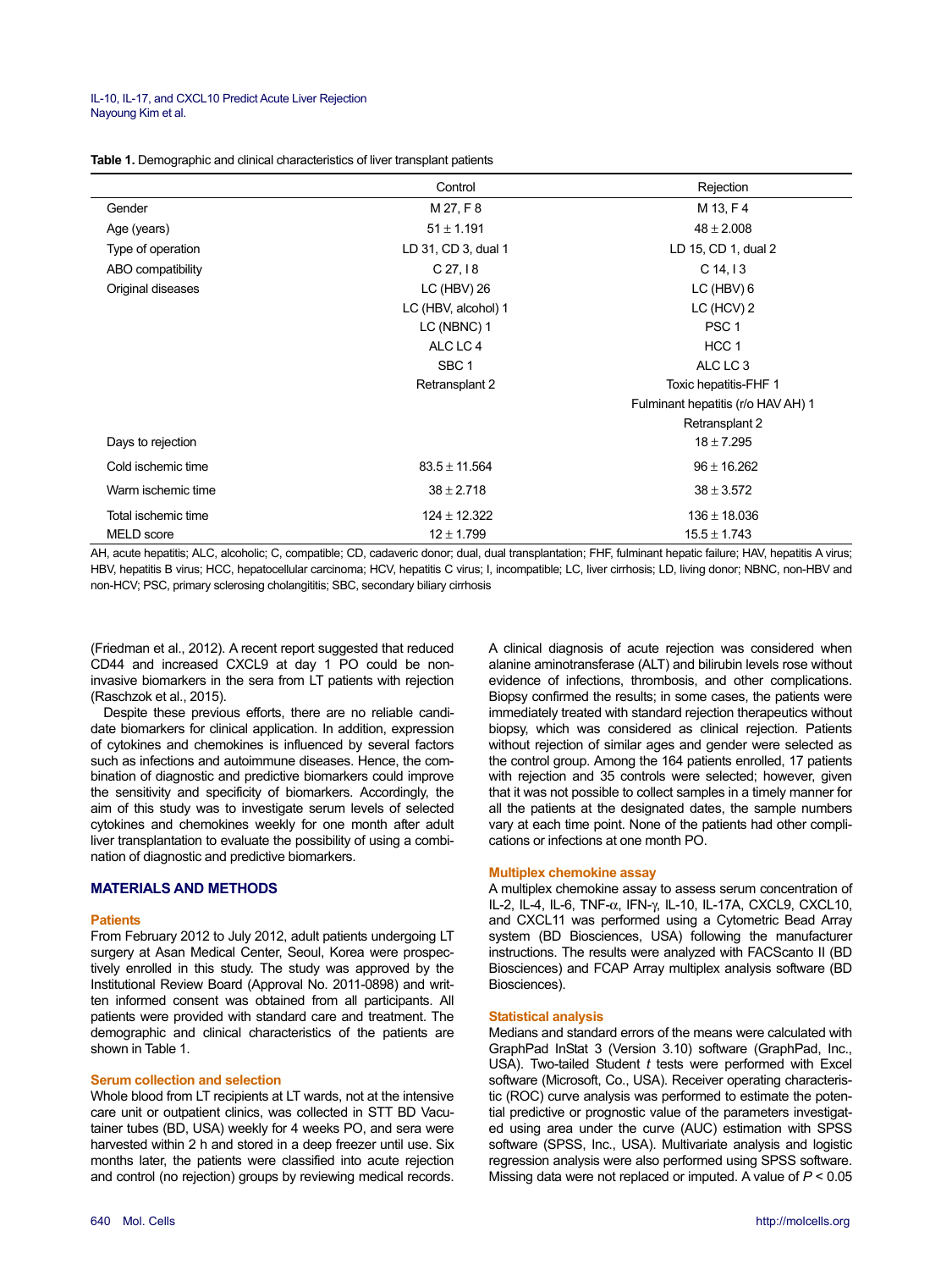|                | IL-17 $(1$ week PO $)$ | IL-10 (2 weeks PO) | CXCL10 (1 week PO) | Multivariate modeling |
|----------------|------------------------|--------------------|--------------------|-----------------------|
| <b>AUC</b>     | 0.750                  | 0.729              | 0.752              | 0.949                 |
| Sensitivity    | 75                     | 81                 | 78                 | 94                    |
| Specificity    | 70                     | 75                 | 77                 | 97                    |
| Cut-off values | 24.56                  | 18.31              | 217.00             |                       |

## **Table 2.** Summary of the predictive capacity for acute rejection

AUC, area under the curve; PO, post-operation



**Fig. 1** Serum ALT levels in LT patients with or without acute rejection. Data represent the median + SEM. \**p* < 0.05; \*\* *p* < 0.01; \*\*\* *p*  $< 0.001$ .

was considered statistically significant.

## **RESULTS**

#### **Patients**

Patients with rejection and those without rejection (control group) were similar in age, gender, and types of operation (Table 1). As common in Korea, the majority of transplants were from living donors (over 85% in both groups). All the donors and recipients were of Korean ethnicity. ABO-incompatible donors accounted for approximately 25% and 20% of all living donors in the control group and rejection group, respectively. All patients were given calcineurin inhibitors (approximately 90% and 85% tacrolimus and 10% and 15% cyclosporin A in the control and rejection groups, respectively) as a part of standard immunosuppressant regimens. There were no significant differences in cold, warm, and total ischemic times or in model of end-stage liver disease (MELD) scores between the two groups. The MELD score comprises serum creatine and serum bilirubin levels, and the international normalized ratio for prothrombin time measurement. The median days from operation to a diagnosis of rejection, or to the date of starting rejection therapy in the case of clinical rejection, was 18. Seven of the 17 total rejection patients showed clinical rejection.

Liver function was regularly checked using several tests, including measurement of the serum ALT level, which is an important parameter to diagnose rejection. As shown in Fig. 1, ALT concentrations were significantly higher in the rejection group from the  $2<sup>nd</sup>$  to  $4<sup>th</sup>$  week PO compared to those of the control group. As acute rejection was diagnosed and treated at an average of 18 days PO (Table 1), serum ALT levels tended to decrease slightly at 4 weeks PO.

#### **Serum IL-10 and IL-17 levels increased at 1-2 weeks PO**

Several cytokines were measured in the sera from LT patients. We focused specifically on IL-2, IL-4, IL-6, TNF-α, IFN-γ, IL-10, and IL-17A, as they are known to be involved in inflammation, T cell survival and homeostasis, and in the regulation of various effector functions of T cells such as Th1, Th2, regulatory T cells, and Th17. Importantly, all of these cytokines have been shown to be involved in allogeneic immune responses or suggested as biomarkers for rejection. Notably, serum IL-17 concentrations were significantly higher in the rejection patients at 1 week PO (Fig. 2), but decreased after that point. IL-10 levels were significantly higher in the rejection group at 2-3 weeks PO. IL-2 and IL-4 appeared to be increased in the rejection group, but the individual variation was very large. IL-6 and TNF- $\alpha$  levels were too low to detect in many samples. IFN-γ levels appeared to be dynamic and showed high variation. These results suggested that detection of serum IL-10 and IL-17 at proper time points could help to predict the potential for acute rejection.

# **Serum CXCL10 and CXCL11 levels increased at 2-3 weeks PO**

CXCR3 ligands were selected for further evaluation, as they have been suggested as biomarkers for graft rejection or dysfunction by many researchers. As shown in Fig. 3, serum CXCL10 and CXCL11 concentrations were significantly increased in the rejection group, whereas CXCL9 concentrations were not. CXCL10 levels increased consistently in the rejection group, and at the 3<sup>rd</sup> week, the difference was statistically significant. Interestingly, CXCL11 levels dramatically increased from 1 week PO onward. Therefore, CXCL10 and CXCL11 could be diagnostic biomarkers.

#### **Combined detection of IL-10, IL-17, and CXCL10 has strong predictive power**

To verify the potential for the combined use of IL-10, IL-17, CXCL10, and CXCL11 as diagnostic or predictive biomarkers, multivariate logistic regression analysis was performed (Fig. 4 and Table 2). The strongest predictive power was achieved when IL-17 and CXCL10 were assessed at week 1 PO and when IL-10 was assessed at week 2. The sensitivities of IL-17, IL-10, and CXCL10 were 75%, 81%, and 78%, and the specificities were 70%, 75%, and 77%, respectively. Multivariate modeling showed that the sensitivity of all three markers together was 94% and the specificity was 97% with an AUC value of 0.949. Unexpectedly, CXCL10 measured at week 1 PO was a better predictive biomarker than CXCL11 measured at week 2 in combination, although the difference in CXCL10 levels between the control and rejection groups was not statistically significant at week 1. These results demonstrated that serum levels of IL-10, IL-17, and CXCL10 measured at weeks 1 and 2 in combination can predict acute rejection in adult LT patients earlier than diagnosis with conventional methods.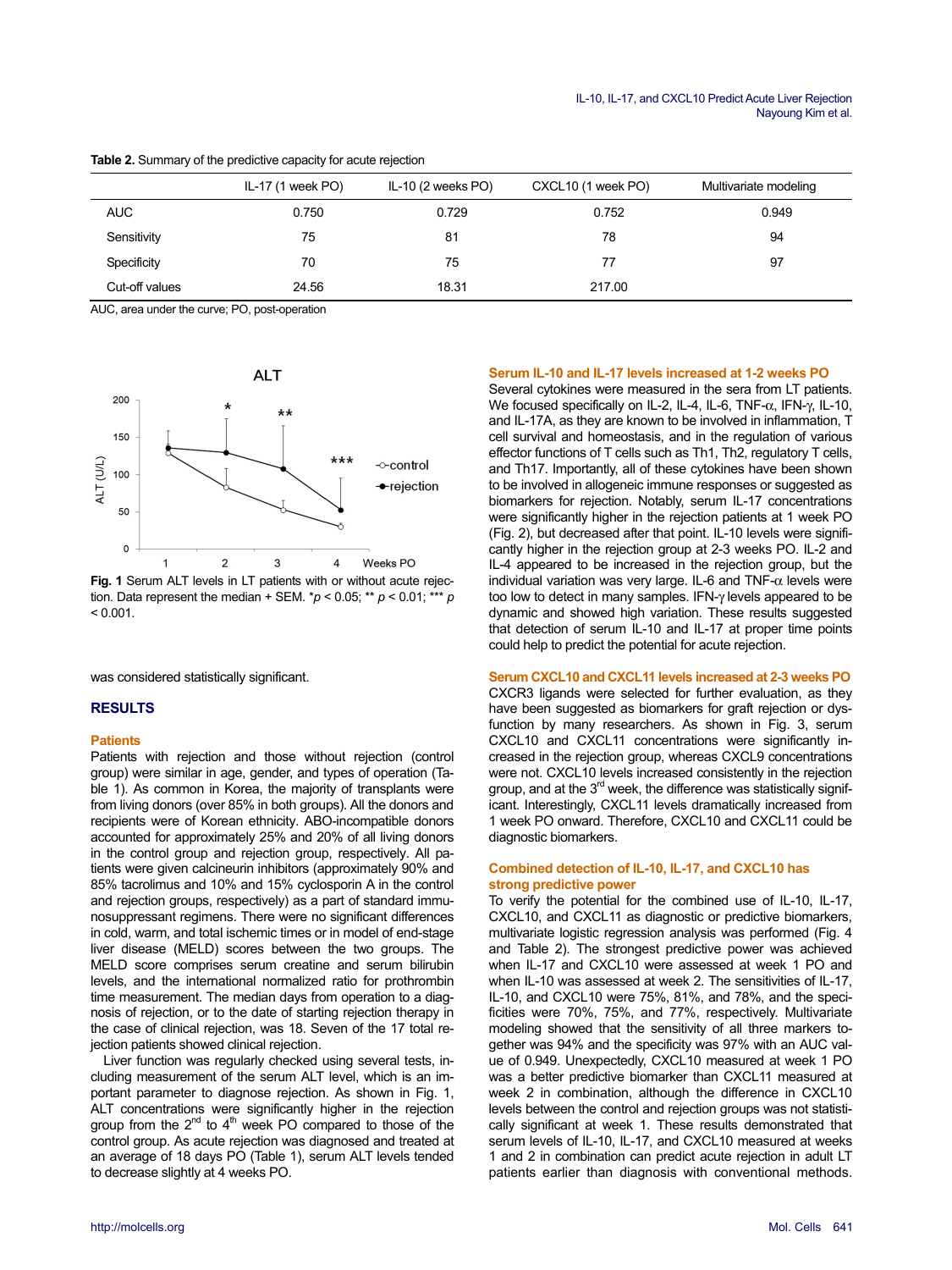IL-10, IL-17, and CXCL10 Predict Acute Liver Rejection Nayoung Kim et al.



Fig. 2. Serum cytokine levels in LT patients with or without acute rejection. Data represent median + SEM, N = 20, 21, 16, and 7 in the control group; N = 13, 16, 15, and 10 in the rejection group at week 1, 2, 3, and 4, respectively. \**p* < 0.05; \*\**p* < 0.01.



**Fig. 3.** Serum CXCR3 ligand levels in LT patients with or without acute rejection. Data represent median + SEM. N = 20, 21, 16, and 7 in the control group; N = 13, 16, 15, and 10 in the rejection group at week 1, 2, 3, and 4, respectively.  $*p < 0.05$ ;  $*p < 0.01$ .

# **DISCUSSION**

In this study, we suggest the detection of IL-10, IL-17, and CXCL10 in combination as non-invasive predictive biomarkers for acute rejection in LT patients. There was no significant difference in the demographic characteristics of LT patients with and without acute rejection, in any of the parameters compared. This study also supports the results of our previous work showing that ABO incompatibility does not contribute to a higher risk of acute rejection (Song et al., 2014), as the rejection group did not include more patients receiving ABO-incompatible LT.

These results are in line with previous reports demonstrating that IL-17 was increased in the sera from LT patients showing rejection at days 1 and 7 PO (Fabrega et al., 2009). Intracellular IFN-γ in activated T cells was previously shown to increase at 2-4 weeks PO (Millan et al., 2014), whereas IFN-γ was not significantly different in the sera of LT patients with and without rejection at same time points in the present study. IL-10 was significantly upregulated in the rejection group in our study. At the time of onset of acute rejection, Th17 cells are significantly higher in the blood of LT patients with acute rejection, while circulating regulatory T cells are decreased (Wang et al., 2014). However, a high frequency of central memory regulatory T cells was detected in LT patients at risk of early acute rejection within the 1<sup>st</sup> month PO (Boix-Giner et al., 2016). This suggests that the increase in central memory regulatory T cells, rather than naïve regulatory T cells, may have produced the increased IL-10 found in this study. In addition, increased Th17 cells and secreted IL-17 may play an important role in acute rejection. Indeed, neutralization of IL-17 with an antibody significantly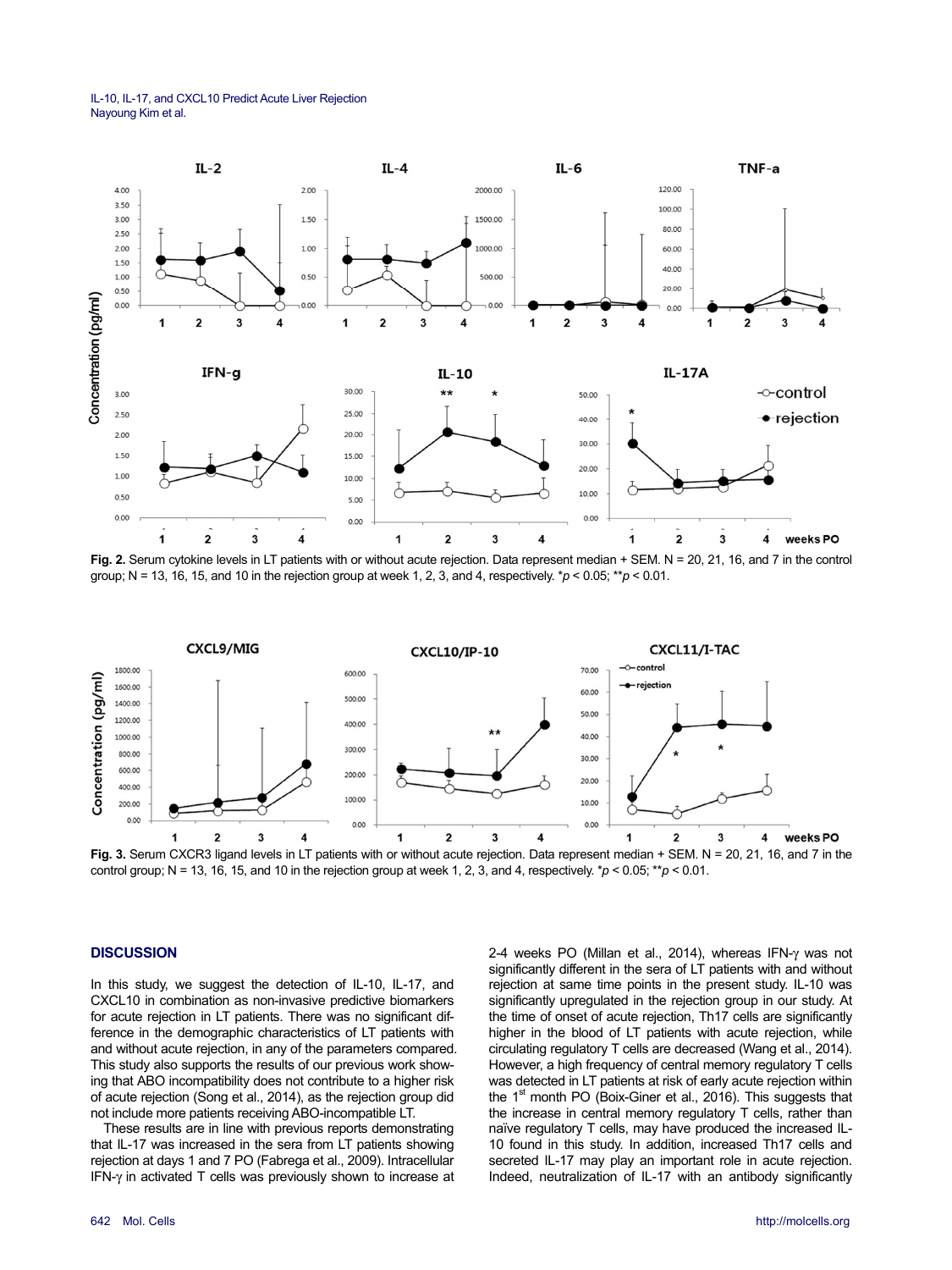

**Fig. 4.** Predicting the capacity for acute rejection. Receiver operating characteristic (ROC) curve analysis was performed to define the area under the curve (AUC), sensitivity, and specificity for IL-10 at week  $2 \,$  II-17 at week 1 and CXCL10 at week 1 PO. (A) Predictive capacity of each parameter. (B) Multivariate analysis of IL-10, IL-17, and CXCL10.

prolonged liver graft survival in rats (Zhou et al., 2015). Notably, increased IL-10 also indicates a high risk for late cytomegalovi rus disease (Krishnan et al., 2010). The present study did not include LT patients with infection; therefore, comparison of serum cytokines and chemokines between LT patients with rejection and with infection may provide more specific differential diagnostic and predictive biomarkers.

IL-2 and IL-4 levels in the sera from the rejection group were slightly higher than those of the control, although these differences were not statistically significant. This weak effect might be related to the relatively small sample size, and therefore a larger cohort study may clarify this issue. Furthermore, IL-6 and TNF-α levels were very low, likely below the detection limits of the assays. One potential reason for the discrepancy in results among studies might be different techniques and affinities of antibodies used to target specific proteins. For example, multiplex cytokine assays are known to be less sensitive than enzyme-linked immunoassays. In addition, the Luminex and Cytometric Bead Array systems have different sensitivities in our experience. Moreover, etiological factors might influence these results. Liver cirrhosis after hepatitis B virus (HBV) infection is prevalent in Korea, which is not the case in Western countries where most previous studies have been conducted. At the time of transplantation, HBV virus titers should be below detectable levels, but the host immune system might be biased in cases of chronic infection. In addition, the majority of LT surgeries in Korea involve living donors, which are usually associated with a lower ischemic time. Thus, ischemia reperfusion injury and consequent inflammation could be milder in Korean LT patients.

Serum CXCL10 and CXCL11 appear to be more potent biomarkers than CXCL9 for acute rejection in LT, according to the results of the present study. However, CXCL11 has been relatively less investigated than CXCL9 and CXCL10 in previous studies. Serum CXCL9 and CXCL10 were found to be significantly higher in LT patients with early allograft dysfunction on day 1 PO, but not subsequently (Friedman et al., 2012). The main cause of early allograft dysfunction is thought to be ischemia reperfusion injury, whereas the current study focused on acute rejection, which occurs later than ischemia reperfusion injury. CXCR3 is expressed in activated T cells, which plays a main role in acute cellular rejection. Therefore, increased CXCR3 ligands could promote activated T cell migration and rejection. CXCR3 and IL-10 were found to be down-regulated in the proliferative phase during liver regeneration in rats (Xu et al., 2011), suggesting that up-regulated CXCR ligands and IL-10 might have regulatory roles in liver regeneration, thereby delaying graft accommodation.

As IL-17 was found to be up-regulated at 1 week PO, it might be interesting to assess CCL20, a CCR6 ligand, which plays a key role in the migration of Th17 cells (Kim, 2009). A previous report showed that liver graft strongly upregulated CCL20 within 1 h after ischemia reperfusion injury (Ingelsten et al., 2011). In addition, loss of HERC5 expression in patients with recurrent hepatocellular carcinoma (HCC) post-LT has been suggested to drive the up-regulation of CCL20 in HCC cells (Xue et al., 2015). It should be noted that ischemic times were not different between the rejection and control groups in our study, and transplant patients with HCC are relatively rare in Korea. To our knowledge, CCL20 has not been suggested as a biomarker for graft rejection, but it would be interesting to evaluate its potential value.

As mentioned above, some cytokines and chemokines are involved in not only the rejection process but also in other inflammatory and immunological events; hence, it would be useful to combine multiple biomarkers to achieve more accurate diagnosis and prediction. Therefore, in this study, multivariate modeling was performed with IL-10, IL-17, CXCL10, and CXCL11 at 1-2 weeks PO. To our surprise, CXCL10 at week 1 PO emerged as a better predictive biomarker than CXCL11 at week 2, implying that the difference in serum CXCL10 levels might actually be statistically significant in a larger cohort. The strongest prediction rate was achieved when IL-10 at 2 weeks PO, and IL-17 and CXCL10 at 1 week PO were combined in